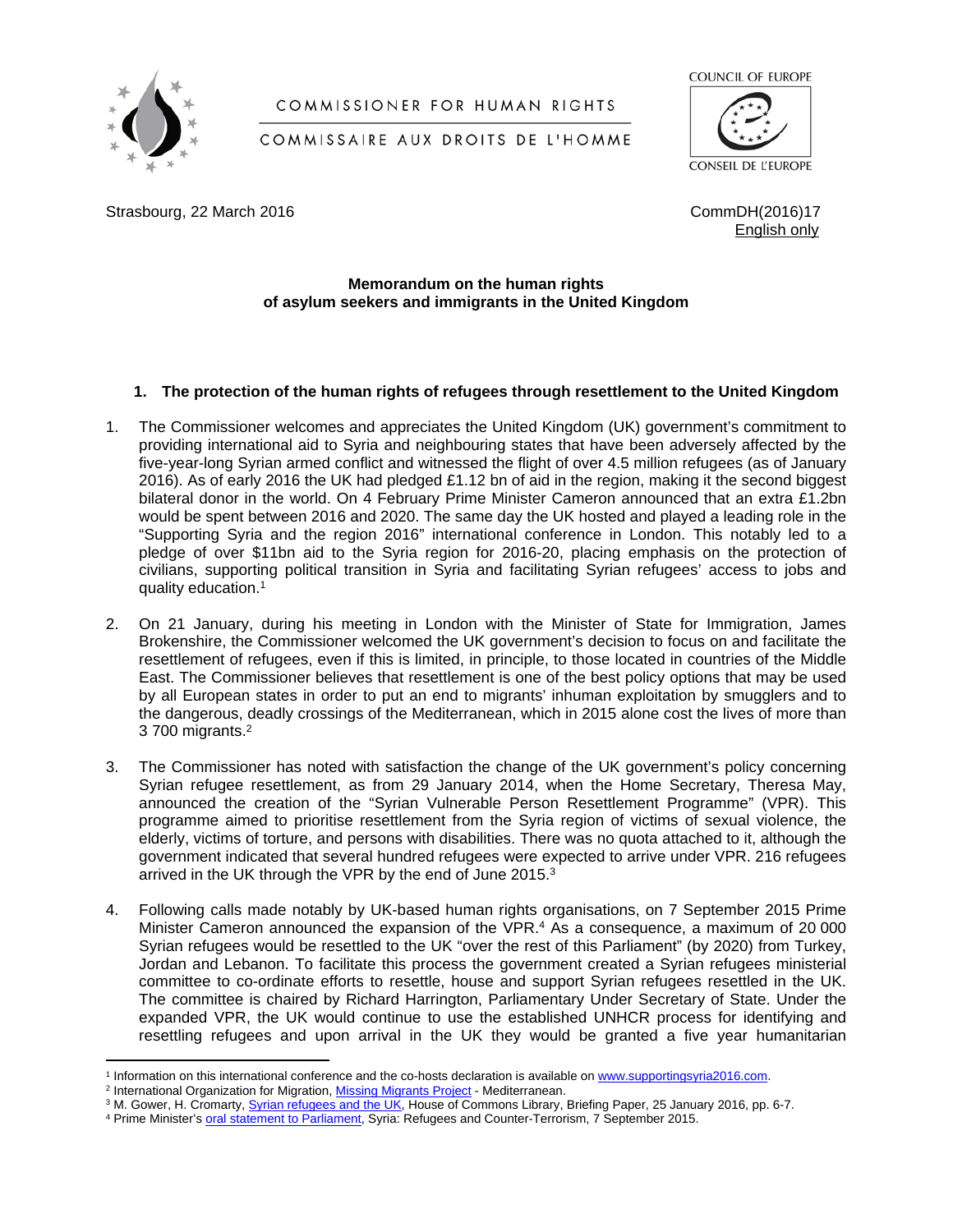protection visa. Importantly, there was also an expansion of the VPR criteria in order to cover also vulnerable children, including orphans, where the advice of the UNHCR is that their needs should be met by resettlement in the UK.

- 5. In December 2015 the government reported that it met its commitment to resettle 1 000 Syrian refugees, around half of them children, in the UK by the end of that year. Scotland has welcomed and hosted 400 of the resettled refugees. Local councils (local authorities) played, and continue to play, a crucial role in this context. They worked with the Home Office and UNHCR from an early stage to ensure individual needs are assessed to ensure offers of care and support match requirements including accommodation and school places.<sup>5</sup> The Commissioner has noted with interest that these refugees, under the humanitarian protection status they receive, have access to public funds and to the labour market. At the same time they are entitled to apply for family reunification for immediate family members, while at the end of five years they would be eligible for permanent settlement.<sup>6</sup>
- 6. The Commissioner commends the UK government's commitment to using the international aid budget in order to cover the costs of resettled refugees' first year in the UK. Approximately £590 million will be allocated by 2019-20. These funds aim to provide aid also to local authorities whose association last November called on the government to review the relevant costs after 18 months.
- 7. The Commissioner welcomes the announcement in parliament on 28 January 2016 by Minister Brokenshire of a new initiative for the resettlement of unaccompanied refugee children.<sup>7</sup> The announcement followed a campaign by Save the Children, backed by the House of Commons' International Development Committee, which urged the UK government to resettle 3 000 unaccompanied children, in addition to the VPR programme. Under this initiative, the UK government asked UNHCR to assess the numbers and needs of unaccompanied children in conflict regions and advise on whether and how the best interests of these children would be served by resettlement to the UK.
- 8. The Commissioner praises the UK government for deciding to examine also cases of unaccompanied migrant children in transit in Europe, given their special vulnerability to exploitation by people traffickers. To this end, the Home Secretary has asked the Anti-Slavery Commissioner, Kevin Hyland, to visit the migrant "hotspots" in Italy and Greece to assess and advise what more can be done for the protection of unaccompanied children. Importantly, a new fund of £10 million, to be created by the Department for International Development, will aim to identify children in need, to provide safe places for at risk children to stay, help to trace families and welfare and legal counseling services.
- 9. The Commissioner notes the UK government's decision not to participate in the EU emergency relocation scheme which was adopted by the European Council last September, even though the UK has replied to calls and provided experts to the European Asylum Support Office (EASO) and border guards to the European border management agency (Frontex).<sup>8</sup> The aim of the abovementioned intra-EU solidarity scheme is to relocate to EU member states 160 000 persons in clear need of international protection, thus reducing the migratory pressure on the most affected member states, Greece and Italy. Regrettably, as of 4 February 2016, less than 500 asylum seekers had been relocated.
- 10. In this context, it is noted that the number of asylum applications received by the UK in 2015 was comparatively small, if compared to that of other large European countries. In fact, in the second quarter of 2015 the UK was 17<sup>th</sup> out of 28 EU member states in terms of the number of asylum applications per capita it received. Also, over the same period it had 115 asylum applicants for every million residents, while this number was nine times higher in Germany, 13 times higher in Sweden and 18 times higher in Austria. The EU average was 3.7 times higher than in the UK.<sup>9</sup>

<sup>&</sup>lt;sup>5</sup> Local Government Association, *[media release](http://www.local.gov.uk/media-releases/-/journal_content/56/10180/7615705?_56_INSTANCE_0000_templateId=NEWS)*, 16 December 2015.

<sup>6</sup> M. Gower, H. Cromarty, cited above, p. 11.

<sup>7</sup> [HCWS497.](http://www.parliament.uk/business/publications/written-questions-answers-statements/written-statement/Commons/2016-01-28/HCWS497/)

<sup>&</sup>lt;sup>8</sup> European Commission, [State of Play: Measures to Address the Refugee Crisis,](http://europa.eu/rapid/press-release_IP-15-6134_en.htm) 29 January 2016.

<sup>&</sup>lt;sup>9</sup> Migration Observatory, University of Oxford, <u>[commentary,](http://www.migrationobservatory.ox.ac.uk/commentary/too-many-too-few-too-difficult-how-should-uk-think-about-how-many-refugees-take)</u> "Too many? Too few? Too difficult? How should the UK think about how many refugees to take?", 24 November 2015.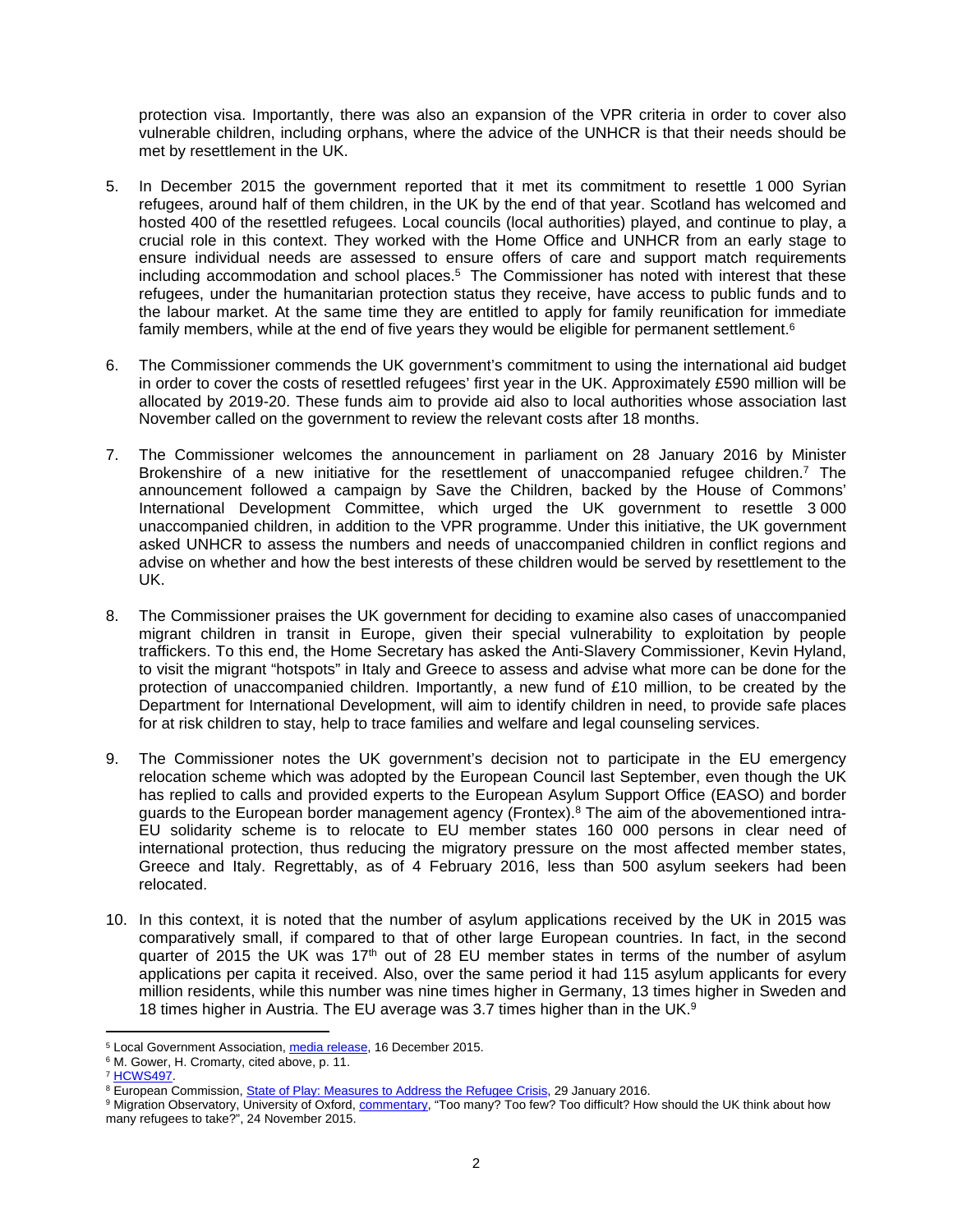11. The UK government's lack of readiness to show more solidarity with other European countries is also at odds with the very small share of asylum seekers in net migration in the UK, which since 2005 has ranged between 3% and 10%. It appears that UK government policies in this context are determined by a flawed assumption that migration flows are strongly linked with asylum seekers rather than with labour migrants, who make up the vast majority of new arrivals in the UK.<sup>10</sup>

#### **2. The plight of 67 refugees and asylum seekers in the UK Sovereign Base Areas (SBAs) in Cyprus since 1998**

- 12. During his meeting with Minister Brokenshire in London on 21 January, the Commissioner brought to the former's attention the dire situation of the 67 refugees and asylum seekers, who in October 1998 left Lebanon by boat, landed at the SBA of Akrotiri, on the south coast of Cyprus, and since then remain in the second SBA of Dhekelia. 29 of them are refugees, recognised as such by the SBA Administration (SBAA), most of them Kurds from Iraq and Syria, as well as from Sudan and Ethiopia. The remaining 38 are Kurds from Iraq, Syria and Iran, whose asylum applications have been rejected by the SBAA.
- 13. The two above-mentioned SBAs are one of the 14 British Overseas Territories. Under Article 1 of the 1960 Treaty concerning the Establishment of the Republic of Cyprus,<sup>11</sup> the SBAs remain under the sovereignty of the UK. The 1960 Notes concerning "the Future of the Sovereign Base Areas", which were exchanged between the UK and Cyprus and attached to the 1960 Treaty, have made very clear that the UK government has retained its "sovereignty or effective control" over the SBAs.
- 14. Given the absence of SBAA refugee legislation in 1998 the SBAA processed the asylum applications with the support of the UK Home Office. At the end, 33 persons were granted refugee status through this procedure while the other 34 applications were rejected. The subsequent decisions were issued by the SBAA. The SBAA requested several states to accept the recognised refugees under resettlement programmes, without any success.
- 15. In February 2003 the UK and Cyprus governments signed a Memorandum of Understanding (MoU)<sup>12</sup> whose preamble expressly states that the UK through the SBAs "has the responsibility for illegal migrants and asylum seekers that enter the island of Cyprus" by the SBAs. Under section 6 of the MoU the SBAA is bound to ensure safe departure of those "illegal migrants" who arrive directly in the SBA and who do not seek asylum or whose applications are rejected. Under section 7 of the MoU the administrative bodies of Cyprus are authorised to examine, under the relevant SBA legislation and on behalf of the SBAA, asylum applications of persons arriving directly in the SBAs. Under section 10 of the MoU, persons provided with international protection will be treated so far as the Cypriot authorities are concerned as if they have been granted international protection by the Republic of Cyprus while they continue to remain on the island, and the UK will indemnify the Republic for the net costs incurred under section 13 of the MoU.
- 16. Importantly, section 12 of the MoU provides that the UK, through the SBAA, "will endeavour to resettle persons recognised as refugees or granted any other form of international protection in countries willing to accept those persons, not later than one year after the decision granting the relevant status has been taken". It is noted that in 2006 Cyprus and the SBAA informally agreed to apply the MoU provisions retrospectively, thus covering the 1998 arrivals, but this agreement was never formalised. Pursuant to this agreement though, the Republic of Cyprus issued recognised refugees with residence permits as "SBA refugees" to enable their access to rights.

<sup>10</sup> Idem.

<sup>&</sup>lt;sup>11</sup> Text available on the [SBAA website](http://www.sbaadministration.org/)  $-$  background reading.

<sup>12</sup> [Memorandum of Understanding](http://kisa.org.cy/wp-content/uploads/2015/10/MOU.tif.pdf) « concerning the implementation of the Protocol on the Sovereign Base Areas of Akrotiri and Dhekelia in Cyprus in so far as it concerns Illegal migrants and Asylum seekers".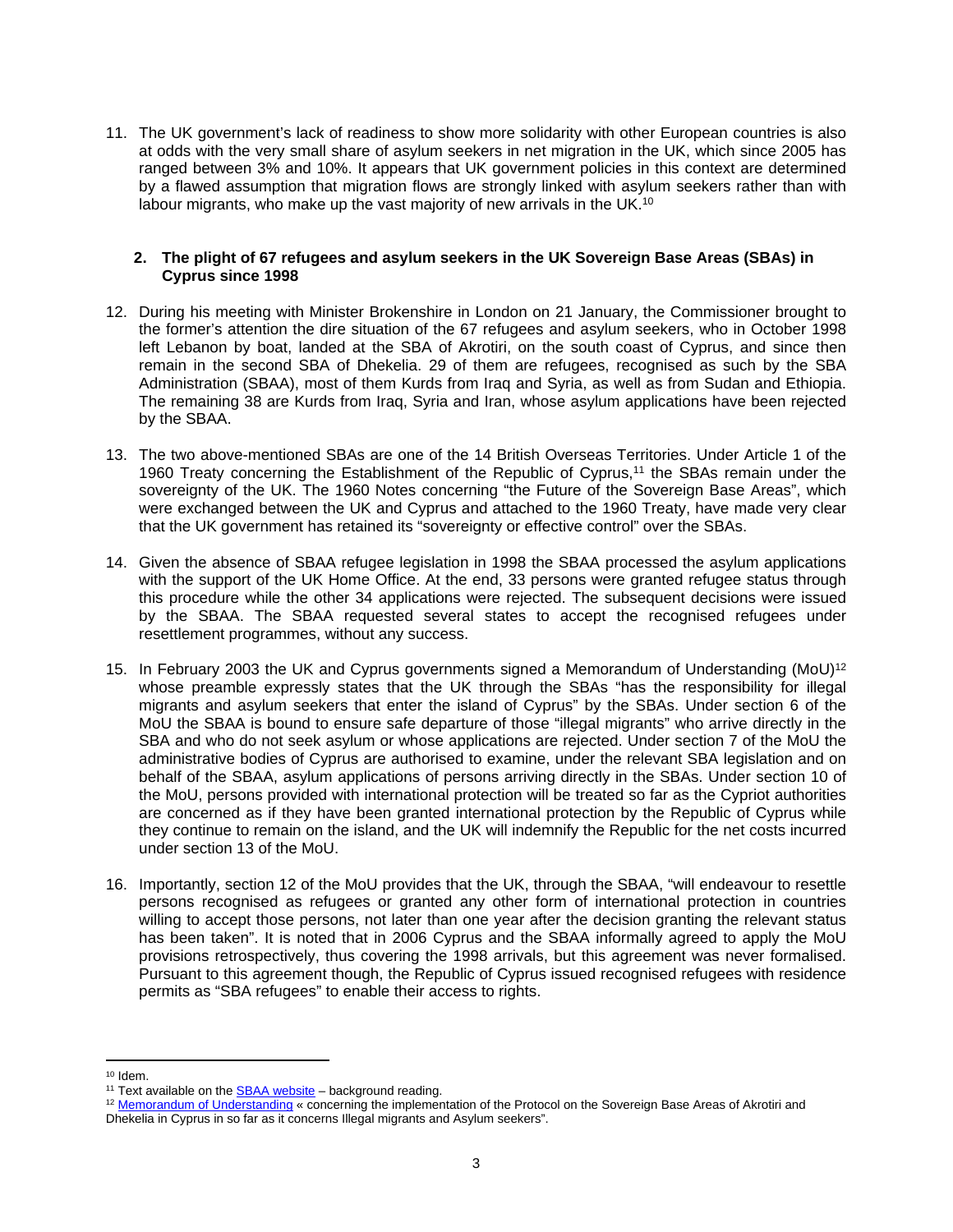- 17. It is to be noted that the failed asylum seekers have no residence permits or identification documents. Welfare benefits have been discontinued by the SBAA for spouses who arrived after 1998, and reduced for children not in full time education. Primary medical care is provided by an SBA medical centre but they have no access to the Republic's health care system due to lack of legal residence in the Republic. As for their children, they may attend Cypriot schools, following the SBAA's intervention.
- 18. As for the SBAA-recognised refugees, in July 2014 their welfare benefits were also reduced by the SBAA in the same manner as for the failed asylum seekers. The SBAA also reiterated its decision to end payment of such benefits. This decision had been already notified to the refugees in 2010, along with notices of eviction from their SBA homes in Dhekelia which were also found to contain asbestos. Subsequent judicial review proceedings ended in 2011 with a judgment of the SBAs' Senior Judges Court which found in favour of the SBAA but has not at the time been implemented. In addition, the refugees' access to healthcare in the Republic is impeded by the fact that their status as welfare beneficiaries in the SBA does not make them automatically eligible for free healthcare in state hospitals, despite this being provided to all welfare beneficiaries in the Republic. In addition, their access to the labour market in the Republic has been hindered by the lack of clarity as to their status and employment rights as "SBA refugees".
- 19. Despite the 67 refugees and asylum seekers' residence on SBA territory for approximately 18 years, neither Cyprus nor the UK has granted citizenship or long-term residency status to these persons on the basis of their lengthy residence.
- 20. The Commissioner is seriously concerned about the long-standing plight and precarious situation of this group of forcibly displaced persons. He has been informed that according to a UNHCRcommissioned psychological assessment that was carried out in 2013, all SBA refugees, including children, suffer from serious psychological problems, including severe depression. The SBAA has been informed of these reports and was requested by UNHCR to re-consider these persons' resettlement to the UK on humanitarian grounds, to no avail.
- 21. During his visit to Cyprus in December 2015 the Commissioner discussed the cases of the 67 refugees and asylum seekers with the Cypriot authorities, who noted that these persons remain under the jurisdiction of the UK that bears, thus, the responsibility of providing a durable solution to their situation.
- 22. In the course of their meeting in London last January the Commissioner urged Minister Brokenshire to examine favourably the cases of the 67 forcibly displaced persons so that they are resettled to the UK, under whose responsibility and effective control they are, both legally and factually. The minister took note of this request.
- 23. The Commissioner understands the reservations and caution that has been shown so far by the UK authorities that do not wish to give any signal to migrants and smugglers that the SBAs on Cyprus may become a route through which people will be able to reach the UK. However, such concerns should be put to rest by the fact that the provisions of the MoU have addressed and resolved such issues in a definitive manner for arrivals post-2003.
- 24. Given the extremely precarious legal and social situation of these persons on the SBAs since 1998 and the severe psychological effects that this has had on them and their families, the Commissioner firmly believes that resettlement of only these 67 persons and their families to the UK would be in full conformity with the UK's tradition of humanitarianism. In addition, resettlement would be in accordance with the UK's obligation under the European Convention on Human Rights (also applicable to the SBAs), notably Articles 3 (concerning freedom from inhuman and degrading treatment) and 8 (right to respect for one's private and family life), to end the protracted mental and psychological suffering and precarious living conditions of these persons.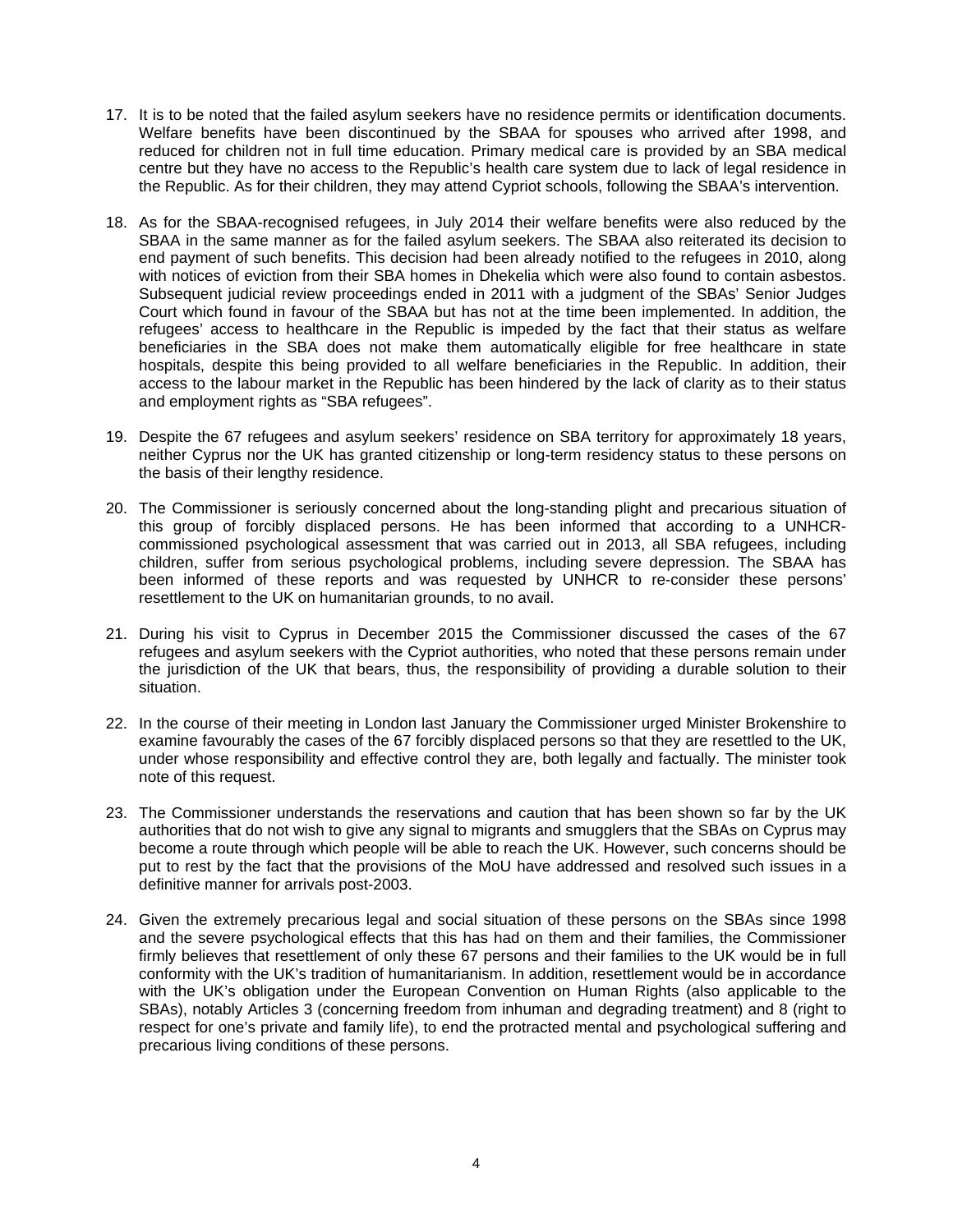#### **3. Specific human rights issues arising from restrictive UK immigration policies**

*The development of policies and public discourse that criminalise and stigmatise migrants* 

- 25. As of January 2014 the UK had the second largest non-national population (five million) in the EU, following Germany (seven million). However, the non-national population percentage in the UK was only 7.8%.<sup>13</sup> For many years now there has been a dominant political debate in the UK characterised by alarmism, laying primary emphasis on an urgent need to "take net migration back to the levels of the 1990s – tens of thousands a year, not hundreds of thousands". Reducing immigration was expressly one of the major political goals of the Conservative party's manifesto of 2010. It was repeated and further elaborated in the same governing party's manifesto of 2015. The relevant "plan of action" put forward by the latter manifesto centred around the following priorities: to "regain control of EU migration by reforming welfare rules"; to "continue to cut immigration from outside the EU"; to "strengthen the enforcement of immigration rules"; to "tackle people trafficking and exploitation"; and to "ease pressure on public services and [the] local community".
- 26. The above goals have been accompanied by public rhetoric and language of criminalisation that views migrants, particularly irregular ones, as a threat to UK society. One of the most characteristic examples is the May 2012 interview of the Home Secretary, Theresa May, who, after stressing the need to reduce migration inflows in the UK, stated that the government's aim "is to create here in Britain a really hostile environment for illegal migration".<sup>14</sup> In July and August 2013 the Home Office implemented "Operation Vaken" in six London boroughs. It targeted irregular migrants and aimed to enhance their voluntary removal (estimated at  $£1000$ ) which costs much less than an enforced one (estimated at £15 000). The operation consisted of a number of communications techniques, such as mobile billboards showing the risk of arrest of irregular migrants, post cards in shop windows, adverts in newspapers, leaflets and posters advertising immigration surgeries (counselling services) in faith or charity premises. The mobile billboards that were carried around London by vans were particularly aggressive and blunt featuring the slogan "106 arrests last week in your area - Go home or face arrest". This intensive communication campaign led a number of individuals to provide the authorities with intelligence on irregular migrants. However the results appeared meagre, given than as of October 2013 there were 60 voluntary migrant departures while a further 65 cases were being processed for departure.<sup>15</sup>
- 27. Prime Minister Cameron, in at least two major speeches on immigration, has scaled up the alarmist rhetoric targeting migrants stressing, inter alia, that in recent years the UK witnessed the "largest wave of migration in [its] history" while there have been "450 000 British 18 to 24 years olds on Job Seekers' Allowance". He has also added that between 1997 and 2009, net migration to the UK totalled more than 2.2 million people, that is, "more than twice the population of Birmingham".<sup>16</sup> Regrettably throughout his public speeches the prime minister has used the term "illegal migrants" which carries stigmatising connotations, as the adjective "illegal" is usually linked to criminality.
- 28. The Commissioner wishes to underline that the choice of language, especially thatused by political leaders, is very important to the image of migrants which the authorities project to their population and the world, and which is usually widely reproduced by the media. The use of the term "illegal migrants"renders all migrants suspicious in the eyes of the general public. For this reason, most international organisations, including the Council of Europe, use primarily the more neutral term "irregular migrants".<sup>17</sup> This can contribute to mitigating the dangerously polarising and alarmist discourse that views migrants as a threat to a society and its public order. It is thus unsurprising that immigration in 2015 was reportedly considered by the public in the UK as "the most important issue facing the country", ahead of other major social issues such as health, crime, the economy or education.<sup>18</sup>

<sup>13</sup> Eurostat, [Migration and migrant population statistics](http://ec.europa.eu/eurostat/statistics-explained/index.php/Migration_and_migrant_population_statistics), May 2015.

<sup>&</sup>lt;sup>14</sup> Theresa May's interview in **The Telegraph**, 25 May 2012.

<sup>&</sup>lt;sup>15</sup> Home Office, Operation Vaken, **Evaluation Report** – October 2013.

<sup>&</sup>lt;sup>16</sup> Prime Minister's [immigration speech](https://www.gov.uk/government/speeches/david-camerons-immigration-speech) of 25 March 2013; see also his [speech](https://www.gov.uk/government/speeches/pm-speech-on-immigration) on immigration of 21 May 2015.

<sup>&</sup>lt;sup>17</sup> See the Commissioner's [Issue Paper](https://wcd.coe.int/com.instranet.InstraServlet?Index=no&command=com.instranet.CmdBlobGet&InstranetImage=1674040&SecMode=1&DocId=1535524&Usage=2), Criminalisation of Migration in Europe: Human Rights Implications, 2010, esp. section III.

<sup>18</sup> [Poll](https://d25d2506sfb94s.cloudfront.net/cumulus_uploads/document/81ewaf2bx0/YG%20Trackers-Issues%202-Most-Important-Issues-070115_W.pdf) by YouGov.co.uk.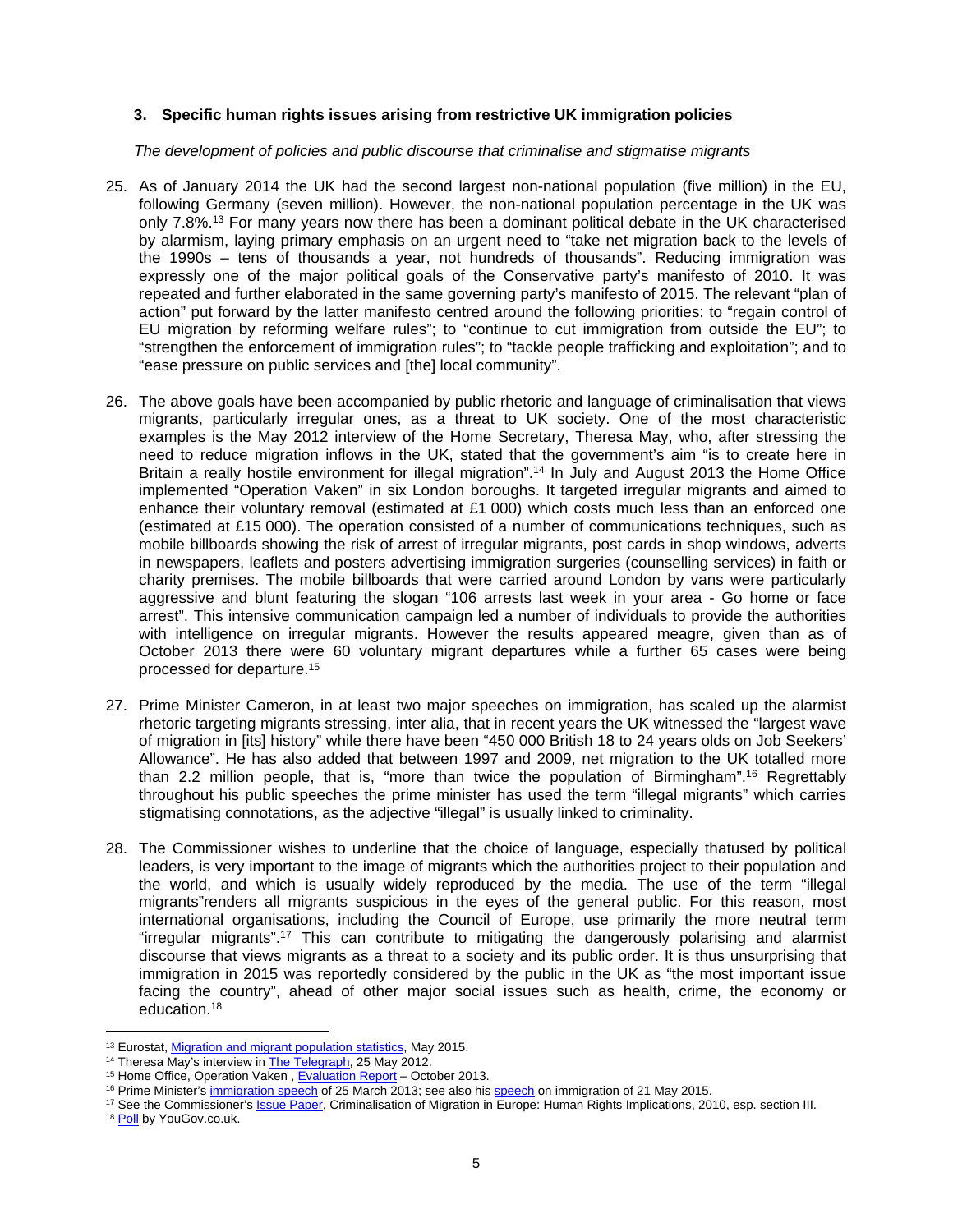- 29. Another worrying trend in public discourse is frequent invocation of the allegedly negative effects that migrants have upon majority members of the host society, including their access to employment, education and health services. Such rhetoric carries with it two major problems: first, it is contradicted by experts' evidence; and secondly, it avoids mentioning concrete positive effects that migrants have on UK society, like in many other European states.
- 30. For example, in her widely read speech to the Conservative party conference of October 2015, the Home Secretary pointed out, inter alia, that "while there are benefits of selective and controlled immigration, at best the net economic and fiscal effect of high immigration is close to zero".<sup>19</sup> However, experts indicate that evidence shows that from 2001 onwards migrants in the UK contributed more to the public exchequer than they took out. In other words, they have had a positive fiscal effect. Also what is usually left out of such public statements is that migrants may compete with similarly skilled workers but they also create demand for jobs by spending their income. In addition, experts appear to agree on the fact that immigration does not harm wages or employment, while immigrants are not less healthy than the British-born and do not use the national health system more intensively.<sup>20</sup> Thus, a much more careful, evidence-based and nuanced public narrative needs to be adopted and promoted by the UK authorities.

#### *Human rights issues concerning migrant detention in the UK*

- 31. At the end of September 2015 there 3 531 migrant detainees, including two children, in the UK, 5% higher than the number recorded at the end of September 2014. The Commissioner has noted with satisfaction that the number of migrant children in detention as of September 2015 fell by 86% compared to 2009. However, he is worried by the fact that during the year ending September 2015 a small percentage (8%), but nonetheless significant, number of migrants, 221, had been in detention for between one and two years and another 32 for two years or longer.<sup>21</sup>
- 32. Lengthy detention of migrants in the UK has been of grave concern to the Commissioner, especially given that such practices have been a major facet of the phenomenon of criminalisation of migration all over Europe. The Commissioner is particularly worried about the fact that the duration of immigration detention in the UK has no limits under existing legislation, while there is no automatic right of migrant detainees to have their detention reviewed by a court.
- 33. A number of national institutions in the UK have expressed their grave concern at the lack of time limits of migrant detention. For example, in March 2015 the cross-party Parliamentary Inquiry into Immigration Detention in the UK stressed that the UK is an exception in this area, both in the EU and beyond. It added that that the indefinite detention of migrants creates a stressful and anxious environment with significant mental health costs for detainees. In addition the inquiry found that not only is there no correlation between long-term detention and an increase in the likelihood of detained migrants' removal.<sup>22</sup> Key recommendations of this inquiry include the introduction of a time limit of 28 days on the length of time anyone can be held in immigration detention and the need for the government to learn from international best practice and introduce a much wider range of alternatives to detention than are currently used.
- 34. The nefarious effects of detention on vulnerable migrants, such as victims of sexual violence, persons with mental health issues and pregnant women, were also highlighted by the report of Stephen Shaw CBE, which was commissioned by the Home Secretary and published last January.<sup>23</sup> The findings of this report confirm the gravity of the situation of migrant detainees in the UK and the urgent need for the government to take action for a radical overhaul. The report, inter alia, stressed the need for

<sup>19</sup> [Speech](http://www.independent.co.uk/news/uk/politics/theresa-may-s-speech-to-the-conservative-party-conference-in-full-a6681901.html) of 6 October 2015.

 $20$  C. Dustmann, I. Preston, "Why Theresa May is wrong about immigration", and I. Preston, "Fast Check: is there zero economic benefit from high immigration?", 8 October 2015, University College London, Centre for Research and Analysis of Migration (CReAM), available at [CReAM blog](http://www.cream-migration.org/comments.php).

<sup>21</sup> Home Office, [National Statistics – Detention](https://www.gov.uk/government/publications/immigration-statistics-july-to-september-2015/detention), 26 November 2015.

<sup>&</sup>lt;sup>22</sup> [Report of the Inquiry into Immigration Detention in the UK](https://detentioninquiry.files.wordpress.com/2015/03/immigration-detention-inquiry-report.pdf), A Joint Inquiry by the All Party Parliamentary Group on Refugees and the All Party Parliamentary Group on Migration, 2015, p. 24.

<sup>&</sup>lt;sup>23</sup> [Review into the Welfare in Detention of Vulnerable Persons](https://www.gov.uk/government/uploads/system/uploads/attachment_data/file/490782/52532_Shaw_Review_Accessible.pdf) - A report to the Home Office by Stephen Shaw, January 2016.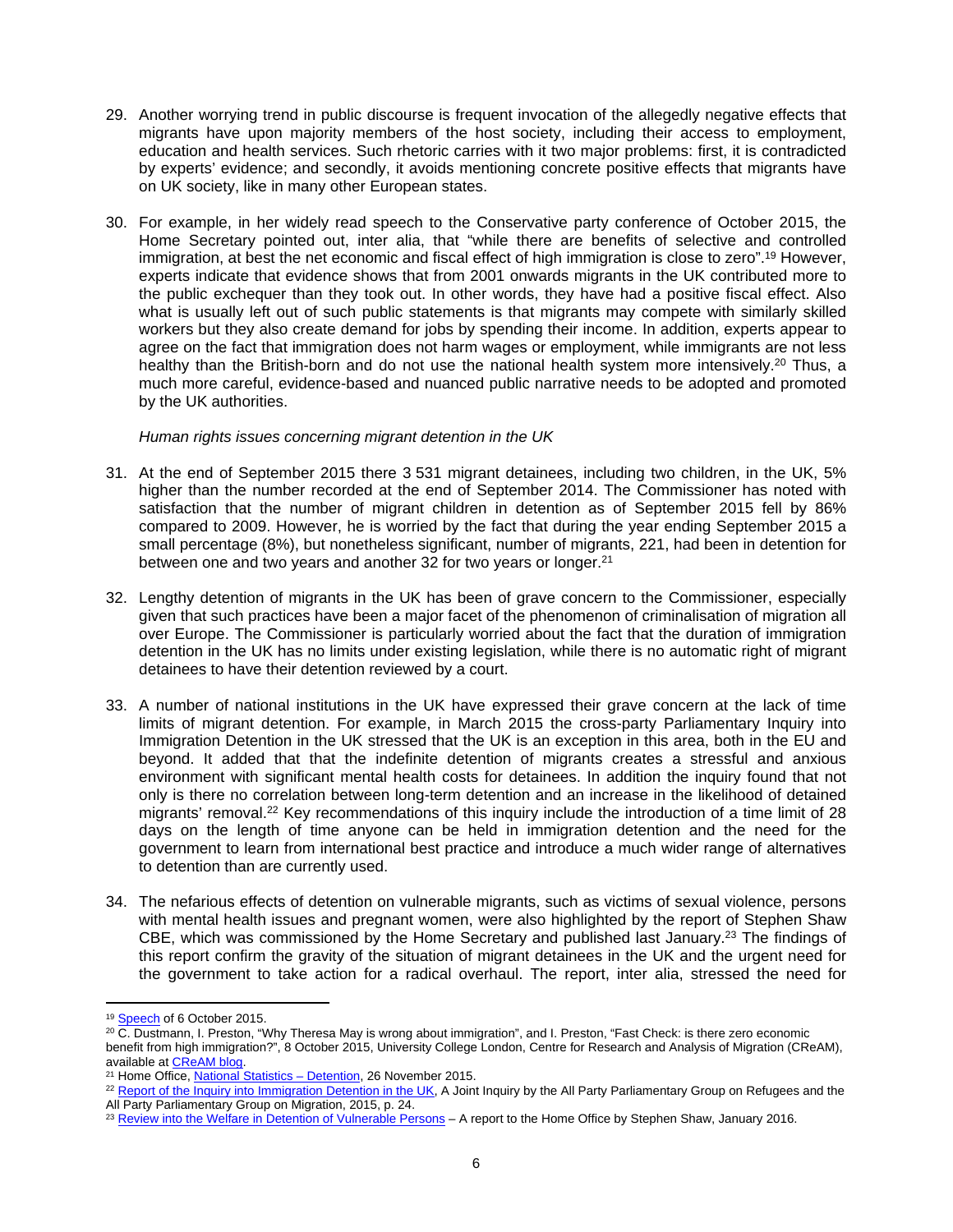immigration detention to move out of the shadow cast by the Prison Service as well as the seriously dysfunction of Rule 35 of the Detention Centre Rules 2001 which aims to protect from ill-treatment vulnerable detainees.

- 35. Appendix 4 of the same report contains an assessment of five judgments rendered by UK courts, between 2011 and 2014, which have found that vulnerable immigration detainees have been subjected to inhuman or degrading treatment, contrary to the Human Rights Act in conjunction with Article 3 of the European Convention on Human Rights. It is underlined that although the findings were made on the facts of individual cases, the nature and pattern of these findings indicate the existence of underlying, systemic problems in the UK migration detention framework. It is also noteworthy that the Shaw report indicates that the primary available alternative to detention is bail with conditions while electronic monitoring and other alternatives are not usually enacted, as they should be, except following a court order.
- 36. During their meeting last January the Commissioner called on Minister Brokenshire to look seriously into the question of migrant detention in order to limit its use and ultimately replace it with alternatives to detention. The Commissioner noted with satisfaction that the minister was ready to examine thoroughly the Shaw report and its recommendations. He has also noted with interest the minister's intention to move towards a policy change that would replace the existing detention review process with a clear removal plan for all migrant detainees so that a minimum possible time is spent by them in detention before they leave the country.<sup>24</sup>
- 37. The Commissioner welcomes also the UK's participation in the UNHCR's Global Strategy Beyond Detention 2014-2019, which aims to support governments to end the detention of asylum-seekers and refugees. The Strategy's main goals are: (1) to end the detention of children; (2) to ensure that alternatives to detention are available in law and implemented in practice; and (3) to improve conditions of detention, where detention is necessary and unavoidable, to meet international standards. The UK has developed a relevant national action plan<sup>25</sup> focusing notably on addressing the current lack of a time limit for migrant detention and on promoting alternatives to detention.

#### *Migrants' right to adequate housing and the 'Right to Rent' scheme*

- 38. The hostile environment towards migrants in the UK has been aggravated by the adoption or consideration of draconian laws and policies that are characterised by a clear thrust to further criminalise migration. This is for example the case of the 'Right to Rent' scheme that was introduced by the Immigration Act 2014 and which made it compulsory for private landlords to check the immigration status of tenants in order to assess whether they have the 'right to rent' in the country. In case of failure to carry out the checks a landlord or agent may be fined by a civil penalty of up to £3 000. The above scheme was rolled out first in some parts of the UK in 2014 and to the rest of the country in February 2016.
- 39. Under the above Act all persons in the UK who are subject to immigration control and require permission to enter or reside but do not possess it are excluded from a residential tenancy agreement. In practice, this covers everybody who is non-British, non-EEA and non-Swiss. Research published in 2015 by the Joint Council for the Welfare of Immigrants  $(JCWI)^{26}$  showed clearly the seriously discriminatory impact that such legislation has upon migrants and their human right to adequate housing. The JCWI evaluation demonstrated that 42% of surveyed landlords said that the 'Right to Rent' requirements made them less likely to consider someone without a British passport. 27% of them were reluctant to engage with those with foreign accents or names. In addition, checks were not being undertaken uniformly but were directed at those persons who appeared 'foreign'.

<sup>&</sup>lt;sup>24</sup> See Minister Brokenshire's statement to the House of Lords – Immigration Detention: Response to Stephen Shaw's report, 14 January 2016, [HLWS462](http://www.parliament.uk/business/publications/written-questions-answers-statements/written-statement/Lords/2016-01-14/HLWS462/).

<sup>&</sup>lt;sup>25</sup> See UNHCR London, [National Action Plan - UK,](http://www.unhcr.org/5631ee629.html) October 2015.

<sup>26</sup> JCWI, « ['No passport equals no home' : An independent evaluation of the 'Right to Rent' scheme »](http://www.jcwi.org.uk/sites/default/files/No%20Passport%20Equals%20No%20Home.pdf), 3 September 2015.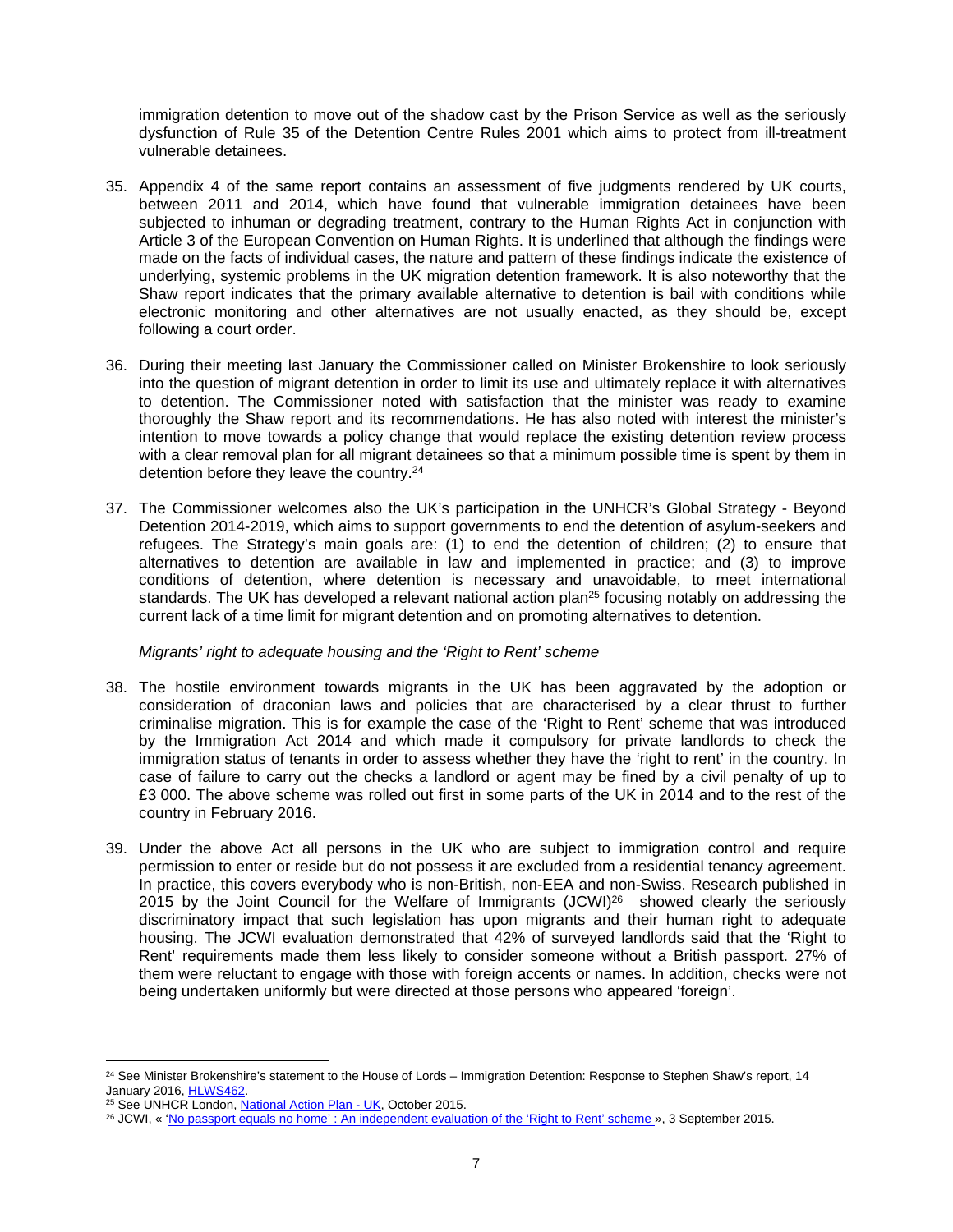- 40. The Commissioner is gravely concerned by this situation and the fact that even though the Home Office itself had also identified real risks of indirect ethnic discrimination,<sup>27</sup> it proceeded to the drafting of provisions in the Immigration Bill 2015-2016 (clauses 13-16, as of January 2016) which provide for criminal sanctions for landlords and letting agents with maximum custodial sentences of five years. The situation is compounded by another provision of the above Bill under which landlords receiving a Secretary of State notice informing them that a tenant is disqualified from renting may terminate the tenancy by giving 28 day's notice, this being in fact a summary eviction without judicial oversight.
- 41. Under international human rights law the right to adequate housing applies to everyone. Ensuring the right to adequate housing is essential to the inherent dignity of every human person irrespective of their legal or immigration status.<sup>28</sup> In addition, the Commissioner notes that all the above legislative provisions raise serious issues of compatibility notably with the European Convention on Human Rights, especially its provision prohibiting degrading treatment (Article 3) that may well occur in cases where migrants cannot access housing and are obliged to live in substandard conditions. It is also very much feared that such measures will result in a further social stigmatisation and marginalisation of migrants and in the rise of racism and intolerance. In this regard, the Commissioner has noted with concern the results of a 2015 Eurobarometer report on discrimination in the EU, which found that the proportion of surveyed persons who considered themselves part of any group at risk of discrimination was highest in the UK (22%, with a high proportion saying they are part of an ethnic or religious minority).<sup>29</sup>

#### *Restrictions on migrants' entry for family reunification*

- 42. Since 2010 the UK government has adopted a number of measures aiming to reduce the family visa route, having estimated that this accounted for nearly 20% of non-EU migration in 2009. As a result, the government ordered the UK Border Agency to clamp down on sham marriages and took measures purported to ensure integration of new migrant family arrivals in the UK.<sup>30</sup> In this context, in November 2010 a new language requirement was imposed on migrants wishing to enter or remain in the UK as a partner of a British citizen or a UK-settled person. In practice the partner had to demonstrate a basic ability to speak and understand English. In October 2013 a new requirement made it necessary for all applicants for settlement to show knowledge of language and life in the UK by passing a special test and by demonstrating that they are qualified in English speaking and comprehension at intermediate (B1) level or above.<sup>31</sup>
- 43. In this vein, a drastic, immigration control measure was the entry into effect in July 2012 of immigration rules, according to which UK citizens and long-term residents wishing to bring a non-EEA partner or spouse to live with them in the UK must meet a minimum income requirement of £18 600 per year before tax. For applicants wishing to bring also dependent children the above threshold rose by £3 800 for one child and £2 400 for each additional child. These thresholds were based on an analysis carried out by the Migration Advisory Committee, an independent public body that advises the government on migration issues.
- 44. The fixed yearly income threshold of £18 600 is indeed very restrictive given that the annual earnings of a full-time worker are estimated to be a minimum of £10 452 for those working 30 hours or £13 936 for those working 40 hours per week. Experts indicate that in fact close to 40% of UK citizens working as employees in 2015 earned less than the above income threshold. Those who are less likely to meet the threshold are in particular young or female. At the same time it is excessively inflexible due to the fact that the immigration rules do not allow non-UK partners to count their income towards the threshold if they work abroad, although data indicates that at least half of non-EEA family migrants work in the UK after their entry. In other words, the rules fail to take into account the future trajectory of

<sup>&</sup>lt;sup>27</sup> Home Office, [Evaluation of the Right to Rent scheme](https://www.gov.uk/government/uploads/system/uploads/attachment_data/file/468934/horr83.pdf), October 2015, section 6.1.

<sup>&</sup>lt;sup>28</sup> See, inter alia, UN Committee on Economic, Social and Cultural Rights, [General comment No. 4:](http://tbinternet.ohchr.org/_layouts/treatybodyexternal/Download.aspx?symbolno=INT%2fCESCR%2fGEC%2f4758&Lang=en) The right to adequate housing, 1991, paras 6, 7 and 9.

<sup>&</sup>lt;sup>29</sup> European Commission, [Special Eurobarometer 437](http://bookshop.europa.eu/en/discrimination-in-the-eu-in-2015-pbDS0415570/downloads/DS-04-15-570-EN-N/DS0415570ENN_002.pdf?FileName=DS0415570ENN_002.pdf&SKU=DS0415570ENN_PDF&CatalogueNumber=DS-04-15-570-EN-N) "Discrimination in the EU in 2015", September 2015, p. 12.

<sup>&</sup>lt;sup>30</sup> [Speech](https://www.gov.uk/government/speeches/immigration-home-secretarys-speech-of-5-november-2010) by Home Secretary, Theresa May, 5 November 2010.

<sup>31</sup> J. Salt, J. Dobson, «Cutting net migration to the tens of thousands : What exactly does that mean ?», University College London, Migration Research Unit, [Discussion Paper,](https://www.ucl.ac.uk/news/news-articles/1113/Salt_Dobson_291013.pdf) November 2013, pp. 22-23.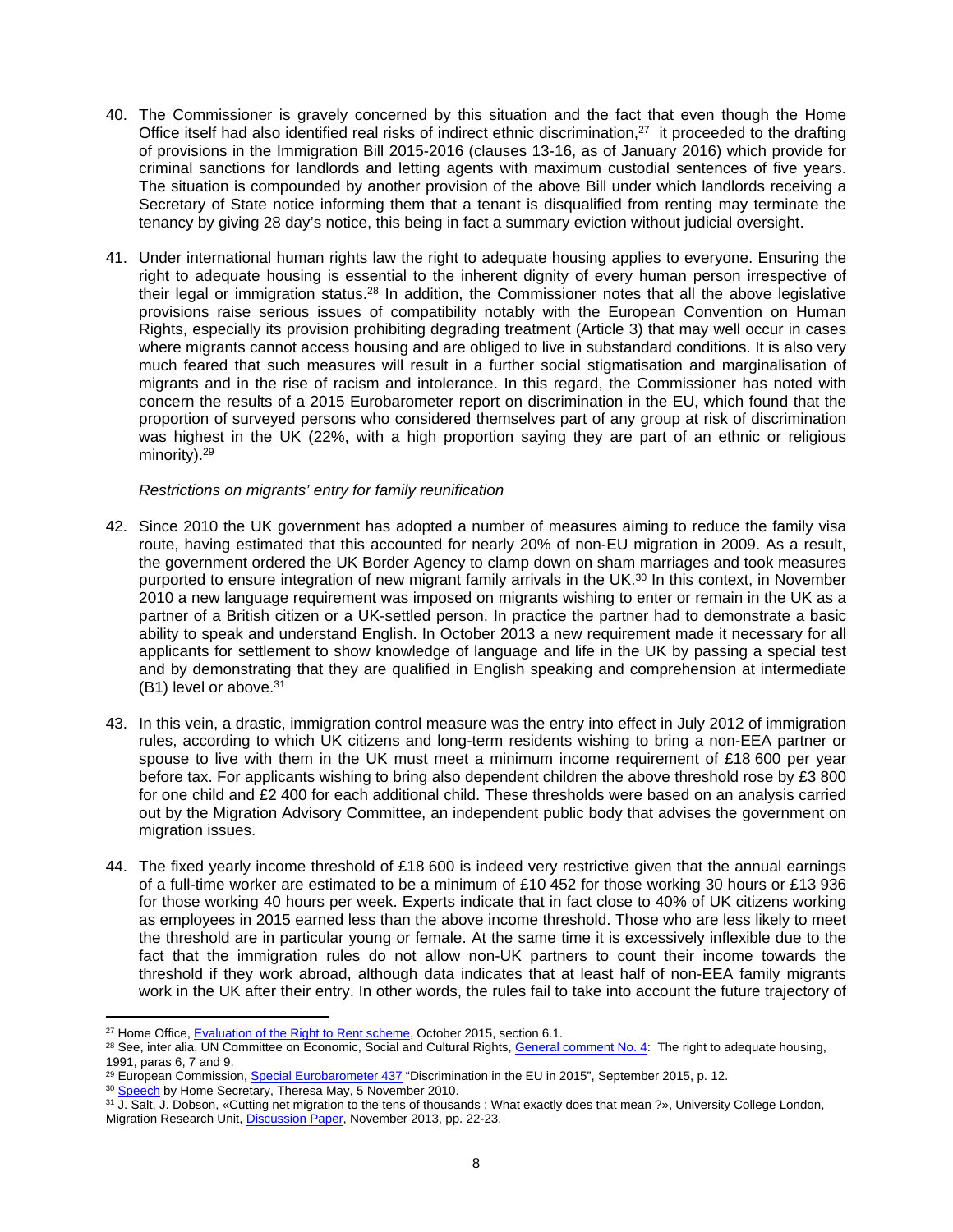the family, including other sources of support that may be available. Exact numbers of people prevented from achieving family reunification due to the income threshold are not known, although in 2012 the UK government estimate ranged from 13 600 to 17 800 migrants per year.<sup>32</sup>

- 45. The Commissioner is very concerned about the consequences of this immigration policy and law upon the right to respect for one's family life enshrined in Article 8 of the European Convention on Human Rights, as well as upon the proclaimed goals of the UK government to promote social cohesion and migrant integration. According to the Migrant Integration Policy Index (MIPEX), a well-regarded comparative study, from 2011 to 2014 immigration rule changes have significantly restricted family reunification, while the UK's integration policies dropped 6 points. Separated families are faced with the longest delays and highest income, language and fee levels. In 2014 the UK was at the very bottom of family reunion ranking by MIPEX focusing on 32 European countries, plus Australia, Canada, Japan, New Zealand, South Korea and the USA.<sup>33</sup>
- 46. Of particular concern to the Commissioner is the fact that the 2012 income threshold rules have adversely affected approximately 15 000 children who have been obliged to live separated from one parent. A 2015 report commissioned by the Children's Commissioner for England (CCE) indicates that the vast majority of these children are UK citizens who have often suffered, as a result of the above policy and law, behavioural and emotional difficulties, as well as stress and anxiety. The CCE report noted the following among the most common emotional and behavioural problems reported by parents during the survey: children become angry and disobedient; younger children often throw more tantrums; older children become more aggressive; some children show signs of depression; children under-eat and exhibit social isolation and withdrawal.<sup>34</sup> The total costs for a single applicant to move from application to settlement, which are likely to exceed £6 000, should also be highlighted.
- 47. The CCE report makes clear that the UK government's measures are disproportionate compared to the major aims they try to achieve, that is, immigration reduction and preventing migrant partners from burdening the state budget. In addition, the harm suffered by children in this context is incompatible with the UK's obligations under the UN Convention on the Rights of the Child, whose Article 3 has enshrined the principle of the child's best interest as a "primary consideration" in all contracting state parties' actions concerning children. This principle has been embedded in UK legislation through section 55 of the Borders Act and the Human Rights Act 1998, which has incorporated Article 8 of the European Convention on Human Rights (right to respect for private and family life). The Commissioner supports the call on the UK government to adopt the remedial measures recommended by the CCE report which include: to collect and publish data on the implementation and impact of the above restrictive immigration regulations; to change the income threshold requirements; and to expressly include the principle of the child's best interest in the UK Immigration Rules.

#### **Conclusions and recommendations**

#### *General – refugee resettlement efforts*

- 48. The Commissioner underlines that the treatment afforded by states to immigrants, asylum seekers and refugees constitutes a litmus test for states' effective observance of and respect for fundamental human rights principles. He is also fully cognizant of the migration flow pressure experienced by the UK. This complex, international and social phenomenon must be dealt with in a manner that is not only efficient but also effectively respects European human rights principles and standards.
- 49. The Commissioner welcomes the UK's initiatives and generous response to international appeals to provide aid to Syrian refugees and to countries neighbouring Syria. Also praiseworthy is the UK

<sup>32</sup> M. Sumption, C. Vargas-Silva, « The Minimum Income Requirement for non-EEA Family Members in the UK », Migration Observatory, University of Oxford, [report](http://www.migrationobservatory.ox.ac.uk/sites/files/migobs/Report%20-%20Minimum%20Family%20Income.pdf) of 27 January 2016.

<sup>&</sup>lt;sup>33</sup> MIPEX [data on the UK](http://www.mipex.eu/united-kingdom), 2014, and MIPEX [data on family reunion](http://www.mipex.eu/family-reunion), 2014.

<sup>34</sup> Children's Commissioner for England, « Family Friendly? The impact on children of the family migration rules: A review of the financial requirements", [report](https://www.childrenscommissioner.gov.uk/sites/default/files/publications/CCO-Family-Friendly-Report-090915.pdf) of August 2015.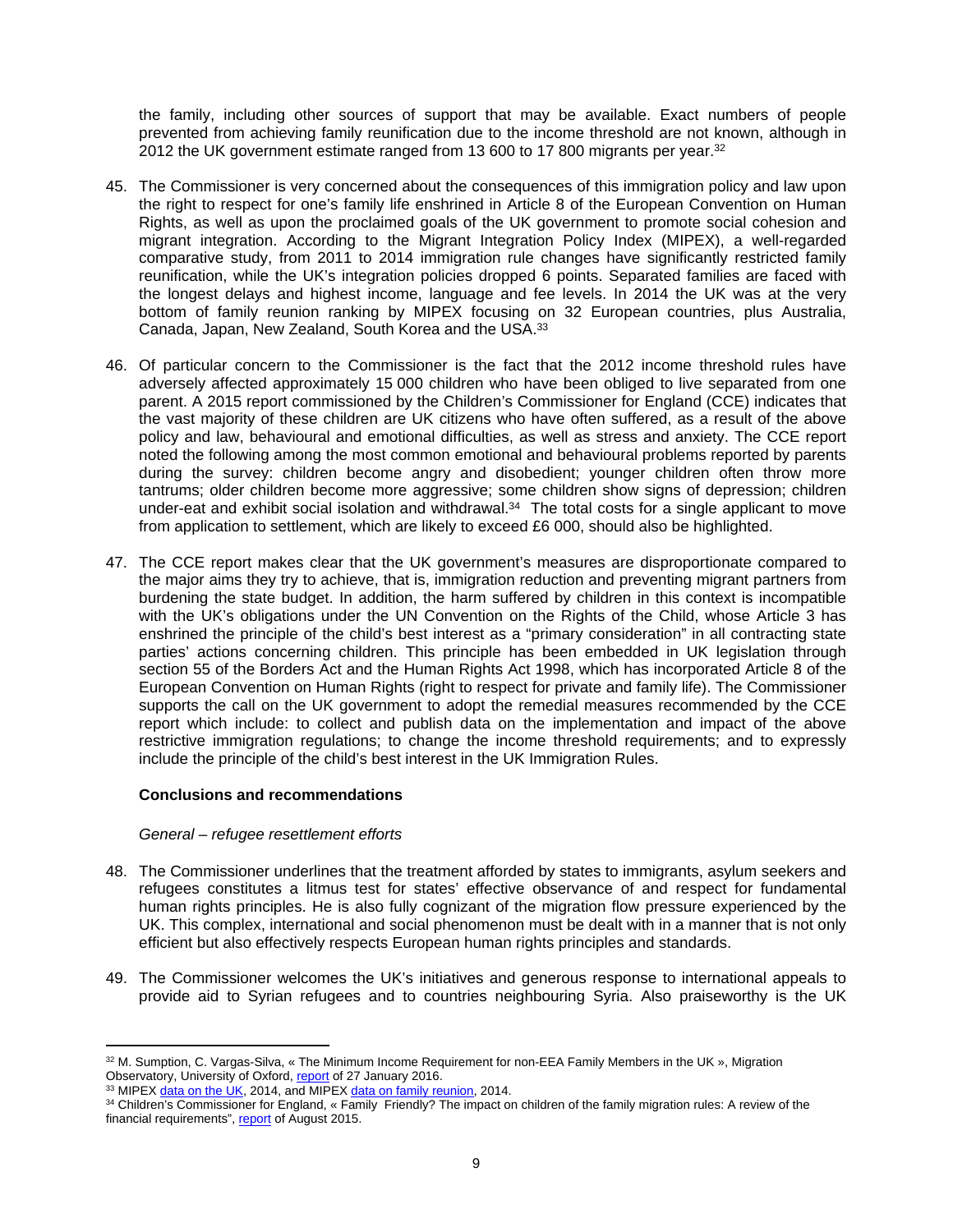government's decision to resettle by 2020 20 000 refugees from the region, as well as unaccompanied minor migrants in need of protection while in transit in Europe.

50. However, the authorities are urged to increase the number of refugees that may be resettled in the UK, given the fact that the UK is a large and prosperous European state with thus far relatively low numbers of asylum applications. It is also necessary for the UK, as also for other European countries, to step up the integration of Syrian refugees into its society. Given the protracted nature of the Syrian conflict, many of these refugees are likely to remain and become citizens. Integration policies should be overarching, covering human rights sensitisation and awareness-raising amongst the host communities and refugees, education, employment, housing, healthcare and other social services.

#### *The 67 refugees and asylum seekers in the UK Sovereign Base Areas (SBAs) in Cyprus*

51. The Commissioner expresses his serious concern about the long-standing plight and precarious situation of the 67 refugees and asylum seekers who remain with their families in the UK SBAs in Cyprus since 1998. The UK government retains its sovereignty and effective control over the SBAs, thus being responsible for this group of persons who entered Cyprus through the SBA of Akrotiri. The Commissioner urges the authorities to live up to the UK's tradition of humanitarianism and to meet its legal obligations, thus ending the protracted mental and psychological suffering of the persons concerned by resettling them, even belatedly, to the UK. There is no reason to to believe that resettling this small group of persons to the UK after all these years would create a pull factor.

## *UK policies and public discourse that criminalise migration*

- 52. The Commissioner is worried by the dominant political discourse in the UK which is tainted by alarmism, laying emphasis since 2010 on a numerical target to reduce yearly net migration to a figure below 100 000. The Commissioner believes that such monolithic target figures, which have been put forward in the past by other European states as well, are not realistic and attainable, primarily because human out- and in- migration is an extremely complex social process that may be managed but not really controlled by setting numerical targets.
- 53. UK political leaders are urged to reflect on the language they use regarding foreign nationals and should avoid the term 'illegal (im)migrant'. People are not illegal. Their legal status may be irregular, but that does not render them beyond humanity. In this regard, political leaders are also urged to examine carefully and use research-based data in their public migration-related discourse. This needs to become more nuanced, especially given that political leaders' statements are often manipulated, or distorted, by media and extreme, racist political organisations. At the same time, national political discourse needs to be more objective and to highlight concrete positive effects that migrants have on UK society, as is the case in many other European states. The authorities' attention is drawn to the fact that a considerable part of the public in the UK in fact appears to be interested and demands careful and accurate explanation of immigration-related evidence.<sup>35</sup>

#### *Migrant detention*

54. The Commissioner is struck by the draconian legislative and other measures that have been adopted by the UK in recent years, or are envisaged, in order to criminalise and thus curb irregular migration. Evidence shows that restrictive immigration law and policies ignite, in effect, irregular migration.<sup>36</sup> Council of Europe member states should undertake further efforts in order to view and tackle migration as a social issue, not a criminal law issue. Criminalisation is a disproportionate measure which exceeds a state's legitimate interest in controlling its borders and corrodes established international law standards that run counter to these kinds of measures.

<sup>35</sup> H. Rolfe et al., "Changing the debate: video animation on the impact of immigration on the UK", National Institute of Economic and Social Research, [report](http://www.niesr.ac.uk/sites/default/files/files/Video%20animation%20full%20report%20to%20CoL(3).pdf) of February 2016.

<sup>36</sup> H. de Haas, *Irregular Migration from West Africa to the Maghreb and the European Union: An Overview of Recent Trends*, [study](http://www.unhcr.org/49e479ca0.pdf) prepared for IOM, 2008, p. 32.